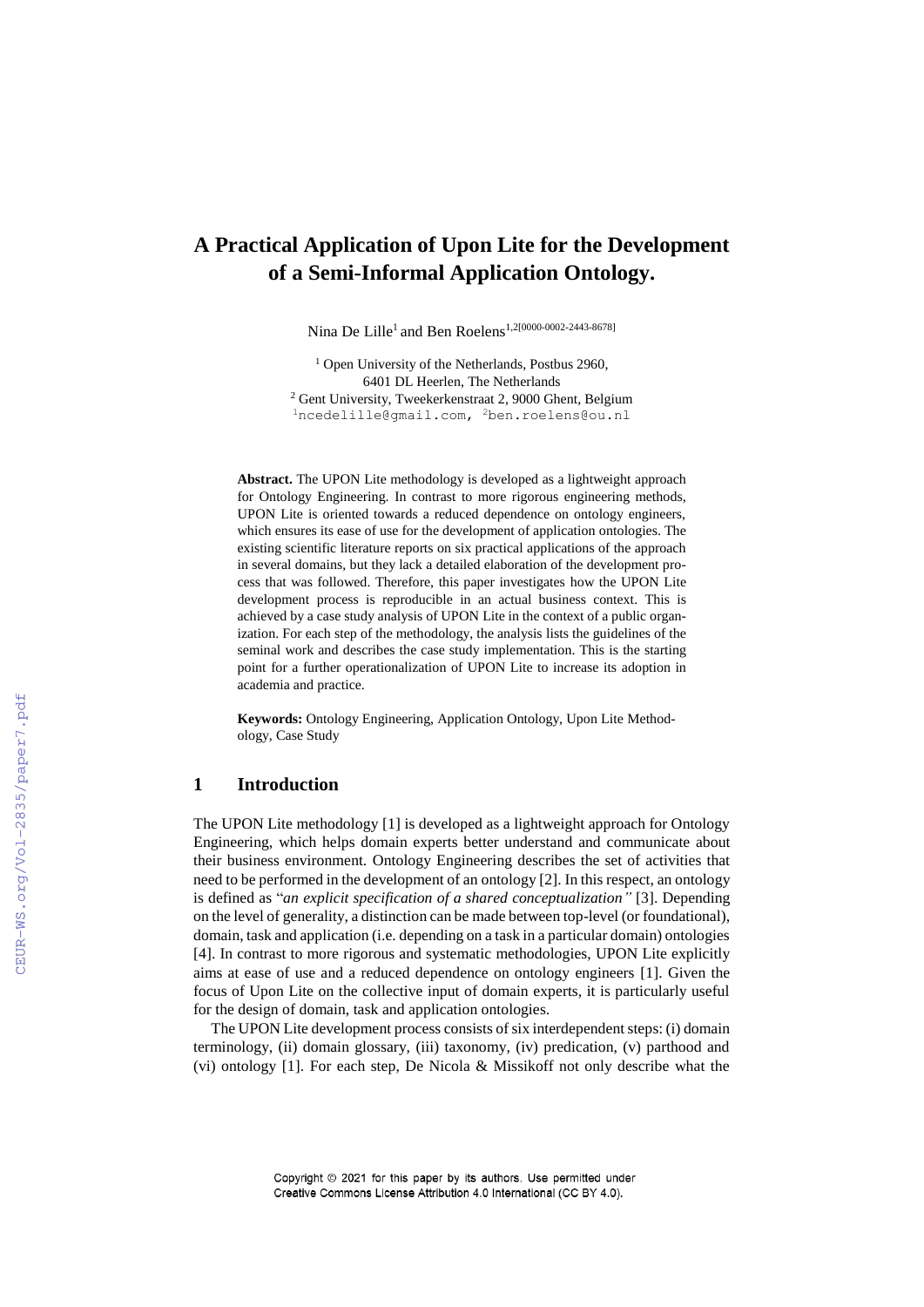outcome should be, but also how this can be achieved and which challenges should be overcome. Since it came into existence in 2016, the seminal paper of UPON Lite is cited 72 times (i.e. reported by Google Scholar on December 22, 2020). However, only few researchers report on a practical application of this method to develop ontologies. This is confirmed by a literature search, in which "Upon Lite" was used as a search string to search for relevant papers that are published since 2016. This yielded six practical applications (i.e. two papers in the Web of Science Core Collection [5, 6] and four additional works in Google Scholar  $[7-10]$ ). These applications span different domains, including safety regulations [6], data science [8], intellectual property [9, 10], smart building [7] and social networks [5].

Furthermore, these papers primarily focus on the end-result of the development process, which is the shared conceptualization and standardized vocabulary about the particular domain. However, this limits actual insights for other researchers whether UPON Lite can be replicated as proposed in the seminal work. Therefore, the following research question is put forward:

### *How can the UPON Lite development process be reproduced in an actual business context?*

To tackle this research problem, the UPON Lite development process was applied in the practical context of a public organization. This case study enables us to explore the extent to which the current development process is applicable in a real-life organizational context. This is a first step that is needed for the further adoption of the UPON Lite methodology in both academia and practice.

The paper is structured as follows. While Sect. 2 describes the set-up of the case study methodology, Sect. 3 reports on the guidelines of the seminal work and the description of the case study application. This enables us to conclude the paper and identify opportunities for future research, which are described in Sect. 4.

# **2 Methodology**

A case study is the appropriate methodology for this research as we want to answer *"how" the UPON Lite development process can be reproduced in an actual business context.* Furthermore, the development process is a contemporary set of events executed in the real-life context of a public organization [11]. Finally, UPON Lite makes the development process less dependent on ontology engineers, which means that the researcher has little control about the actual outcome of the process [11]. As we investigate a single unit of analysis (i.e. the application of the UPON Lite development process) in a one-time application, the research has a holistic single-case design [11].

The case study organization is a public agency, which is responsible to perform internal audits with authorities at different administrative levels with the aim of managing financial, legal and organization risks. In total, 30 employees participated in one or more steps of the development process, including three managers (i.e. 60% participation), five senior auditors (i.e. 71% participation), 20 junior auditors (i.e. 80% participation) and two audit support officers (i.e. 100% participation). It is important to note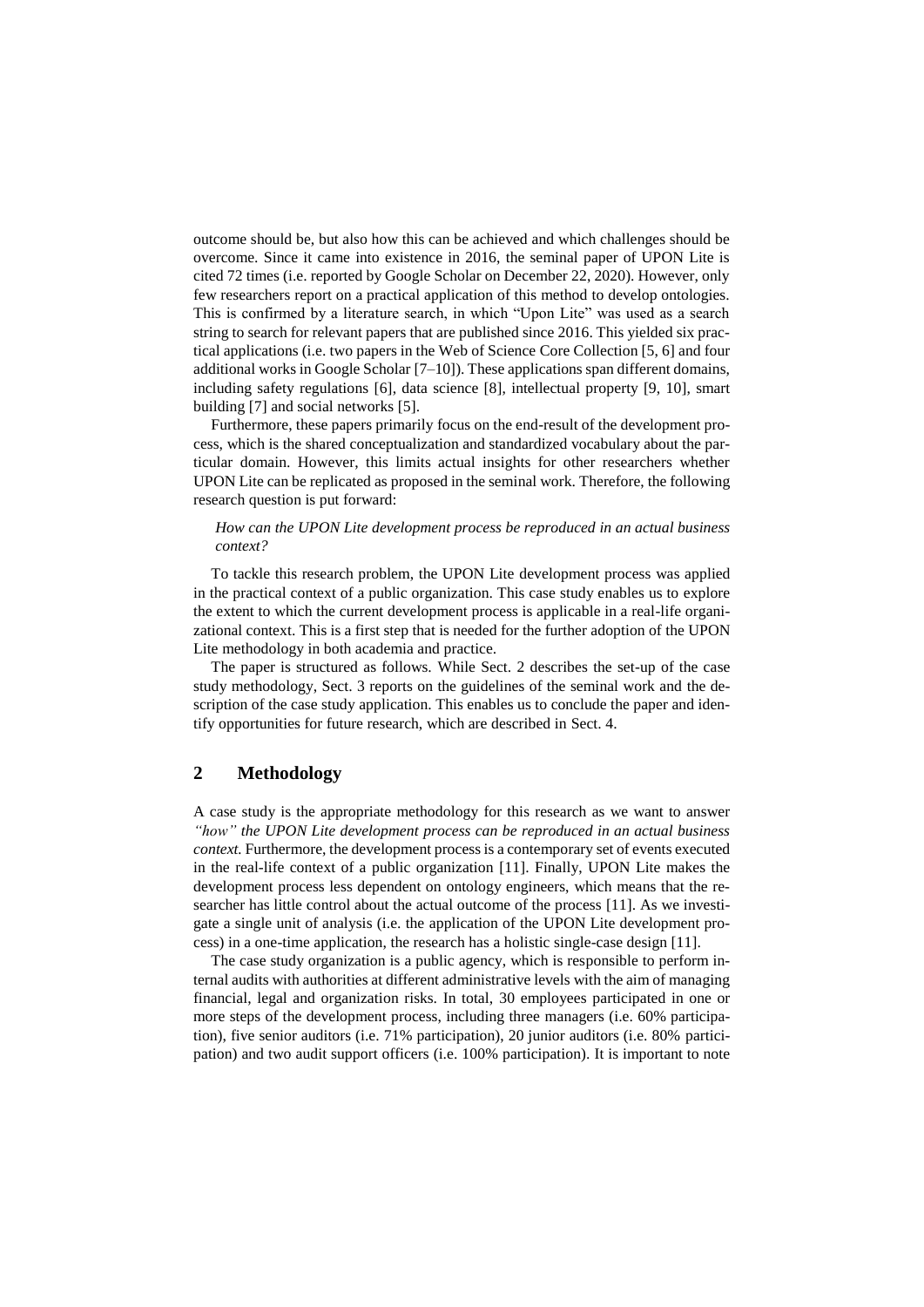that a different constellation of domain experts was involved in the different steps, which is important for a broad validation of the results. The organization was chosen as a convenience sample as it is in need for a better communication between their staff members. For new or externally hired employees, it takes quite some time to master the organization-specific jargon. Moreover, there appear to be ambiguous terms between different divisions. As such, this context could benefit from the development of a semiinformal ontology, which is *"expressed in a restricted and structured form of natural language to increase clarity and reduce ambiguity"* [12]. Given this low level of formality, the UPON Lite methodology is suited for the development of an appropriate ontology.

# **3 Results**

#### **3.1 Domain Terminology**

**Seminal Guidelines** [1]**.** The first step is oriented towards the identification of a lexicon, which lists the relevant terms that characterize the targeted domain. The analysis of domain corpora (e.g. textual documents, directories, dictionaries, taxonomies, standards and ontologies) is a suitable starting point, but postprocessing of the extracted terms requires intervention of domain experts. To keep this intervention effective, this social validation can be implemented by a simple voting system.

**Case Study Implementation.** To identify characteristic terms in the case study domain, it was decided to use four public textual documents including a management plan, a charter and management guidelines. The selection of the terms is based on the identification of the common terms, with an upper limit of 50 concepts. This choice was made to keep the scope of the next steps manageable. To this end, a self-written python program was used to retrieve the nouns from the documents. These were manually refined to identify the most common concepts. As the objective of Upon Lite is to iteratively adapt the ontology as the domain evolves, the ontology can be extended in a next iteration. Furthermore, the experts could add extra domain terms if needed. The 50 terms were socially validated by a working group of five employees (i.e. one senior auditor, three junior auditors and one audit support officer), which could decide to accept or reject their relevance. Each term that received acceptance by the majority of the employees (i.e.  $>$  50%), was retained. This social validation resulted in the acceptance of 40 terms, while no extra terms were added.

#### **3.2 Domain Glossary**

**Seminal Guidelines** [1]**.** The aim is to set-up a domain glossary, in which the terms of the lexicon (from step 1) are textually defined, while also indicating possible synonyms. If possible, definitions should be based on authoritative sources. In case of various contradictory descriptions, different points of view can be resolved by social validation.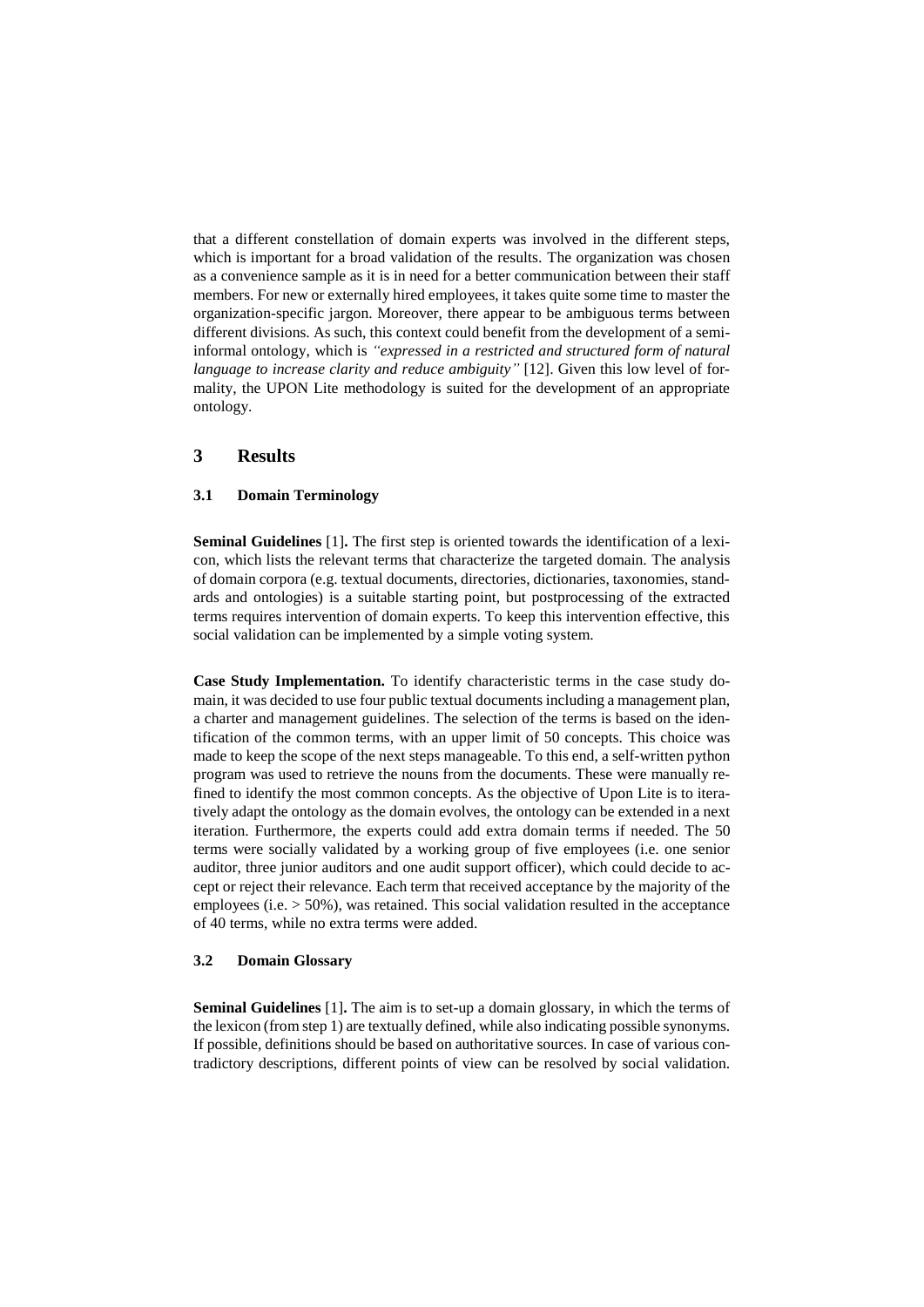For the identification of the synonyms, it should be decided which is the 'preferred term' by a vote of the domain experts. Finally, the terms are structured in three categories (i.e. object, process and actor) and a distinction is made between complex, atomic and reference properties [13]. The resulting list of entries could be sorted alphabetically.

**Case Study Implementation.** Four employees (i.e. one senior auditor, two junior auditors and one audit support officer) supplemented the lexicon of 40 terms with a description and the assignment of a category (i.e. object, process, or actor). In addition, it was asked to indicate synonyms. Given the amount of work, each expert was presented a different set of 20 terms, making sure that each term of the lexicon was covered. The answers were consolidated by the ontology engineer and contradicting issues were identified.

The results were presented to the others employees for social validation, with a specific focus on open issues with respect to definitions, the assigned category and the preferred term in case of synonyms. In total, 13 experts participated in this validation round (i.e. two managers, two senior auditors, eight junior auditors and one audit support officer), which led to an alphabetically ordered glossary. Specific results per category can be found in Table 1.

| Category       | <b>Unanimous</b><br>assignment | No unani-<br>mous as-<br>signment | <b>Validated</b><br><b>Synonym</b> |
|----------------|--------------------------------|-----------------------------------|------------------------------------|
| Object         |                                |                                   |                                    |
| <b>Process</b> |                                |                                   |                                    |
| Actor          |                                |                                   |                                    |

**Table 1.** Results of the domain glossary.

Besides the lack of a unanimous decision about the relevant category for 11 terms, the ontology engineering identified five outstanding issues with respect to a consistent naming and description of terms. These issues were taken to the taxonomy step, in which further validation is provided (see Sect. 3.3).

## **3.3 Taxonomy**

**Seminal Guidelines** [1]**.** The objective is to implement a social approach to organize the domain terms in a generalization/specialization hierarchy in each of the term categories (i.e. object, process and actor). This step also includes the identification of structural concepts, which are abstract terms that are rarely used in practice but enable to structure the domain knowledge. The results can be represented in a tabular form, in which each of the columns represents a certain level of specialization. In this step, the results of the previous activities (i.e. terminology and glossary) can be further revised.

**Case Study Implementation.** The generalization/specialization hierarchy per category was prepared by the ontology engineer. This was particularly useful to establish a first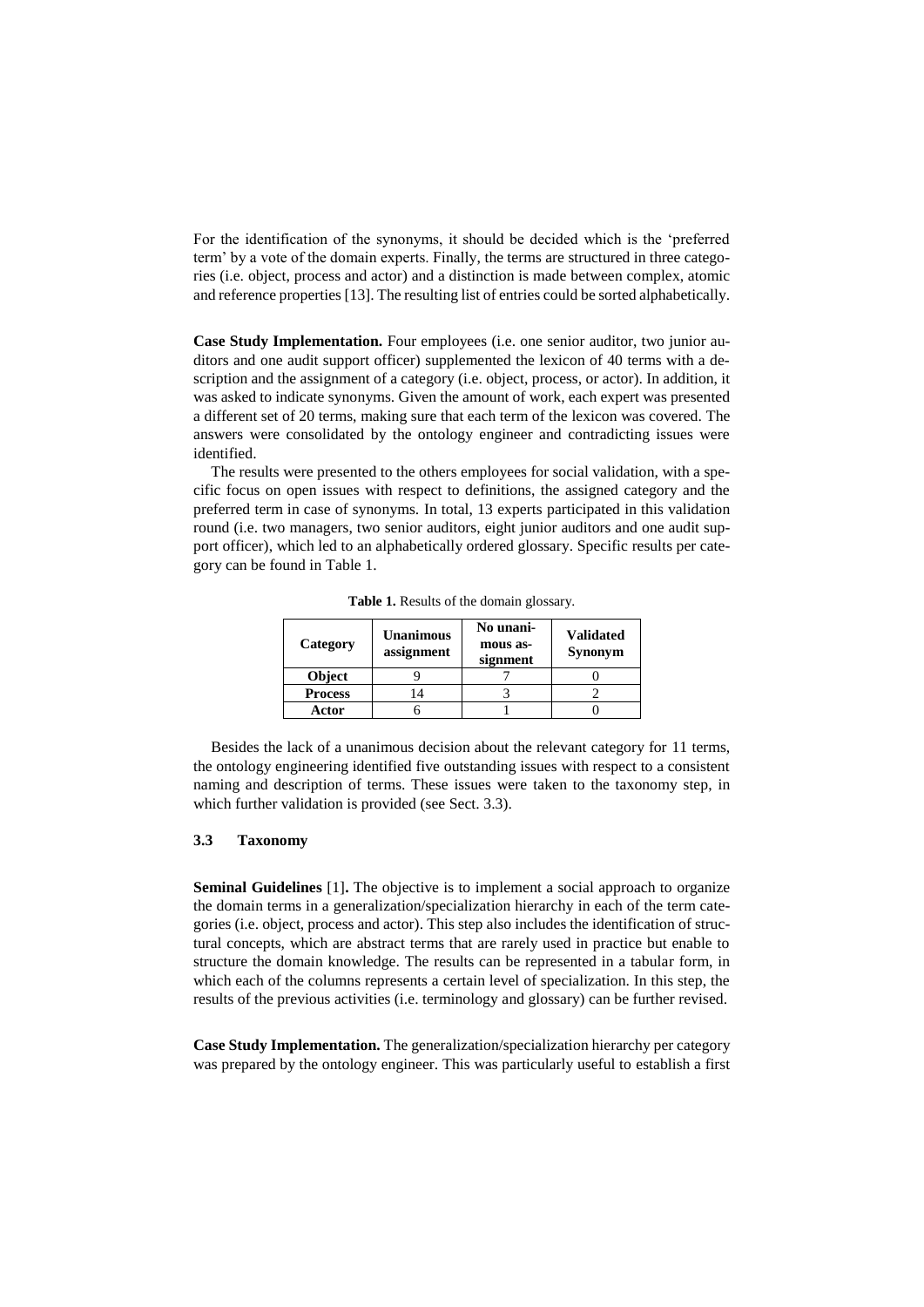proposal of possibly relevant structural concepts. The hierarchies were represented in a tabular and visual form and subsequently discussed by five staff members (i.e. four junior auditors and one audit support officer) during a collaborative meeting. Based on their remarks, the ontology engineer was able to refine these hierarchies. The results show that four specialization levels were used for the Object category, three for Actor, while two levels were sufficient for the Process category. The specific number of terms for each specialization level can be found in Table 2. The bold figures concern structural terms. Besides this, the open issues from the domain glossary step were discussed between the participants of the meeting. This discussion enabled to resolve the issues by obtaining an agreement on a certain alternative by the majority of the attendees (i.e.  $>$  50%).

**Table 2.** Numeric results of the domain glossary.

|                | <b>Top-level</b><br>concepts | <b>First-level</b><br>specialization | <b>Second-level</b><br>specialization | <b>Third-level</b><br>specialization |
|----------------|------------------------------|--------------------------------------|---------------------------------------|--------------------------------------|
| <b>Object</b>  |                              |                                      |                                       |                                      |
| <b>Process</b> |                              |                                      |                                       |                                      |
| Actor          |                              |                                      |                                       |                                      |

#### **3.4 Predication**

**Seminal Guidelines** [1]**.** In this step, terms representing atomic, complex, or reference properties are identified and connected to the domain entities they characterize. Furthermore, the type and cardinality of the properties should be determined. If the latter aspects are too technical for the domain experts, its specification might be taken over by the ontology engineer. All these predication aspects can be represented in a tabular structure.

**Case Study Implementation.** The predication was prepared by the ontology engineer, which was presented for discussion and social validation in a collaborative meeting with five domain experts (i.e. one senior auditor and four junior auditors). The results of the predication were visualized in a tabular form [1] and via diagrams. Individual contact with two staff members was established afterwards to resolve outstanding issues, for which no majority was obtained during the collaborative meeting. In total, 48 reference properties with cardinality constraints were identified.

## **3.5 Parthood**

**Seminal Guidelines** [1]**.** The parthood step is oriented towards connecting (material and non-material) entities to their components in a part-whole hierarchy. Specific challenges are the differentiation between parthood and specialization and between parthood and properties. Therefore, social validation should be combined with the intervention of the ontology engineer.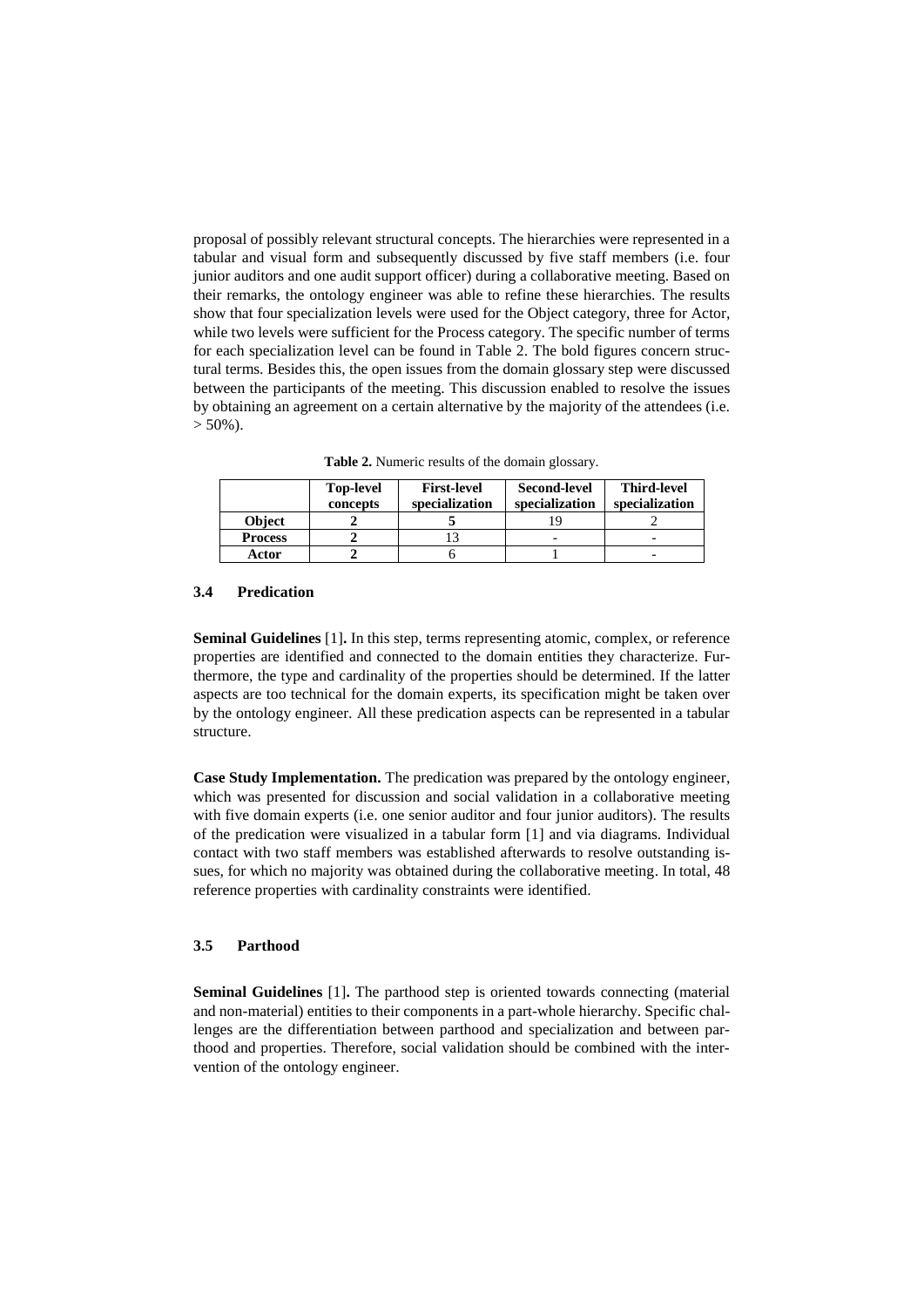**Case Study Implementation.** Possibly relevant parthood relations were identified by the ontology engineer. This enables to complete partial decompositions by introducing additional terms (e.g. pre-investigation in Fig. 1). This preparation was validated based on a discussion by four employees (i.e. one manager, one senior auditor and two junior auditors) during a collaborative meeting. Agreement was obtained between the majority of the employees, which resulted in five decompositions visualized both in a tabular form and via diagrams. The visual representation of the decomposition of 'Audit'1 can be found in Fig. 1.



**Fig. 1.** Example of the decomposition of 'Audit'.

#### **3.6 Ontology**

**Seminal Guidelines.** The last step in the development process aims at the implementation of the final ontology based on the results of the previous steps. This includes a representation of the relations, type constraints and cardinality constraints. Furthermore, the conceptual knowledge could be encoded through a formal language, such as OWL [14]. A last important aspect is the evaluation of the ontology based on syntactic, semantic, pragmatic and social quality [15].

**Case Study Implementation.** All documents, tables and diagrams from the previous steps were collected and made available to all employees. To ensure that the semi-informal ontology can be easily accessed, it is implemented as a Word document with internal links to the tables and diagrams. This choice was motivated by Wikipedia, as this online encyclopedia integrates a huge amount of information through internal and clickable links. After the presentation of the complete ontology, its quality was evaluated by a questionnaire. Table 3 gives an overview of how the semantic, pragmatic and social quality is operationalized in this questionnaire. As we did not use a formal language to describe the ontology, the syntactic quality is not relevant in this case. As the

<sup>&</sup>lt;sup>1</sup> Case-specific details are omitted to guarantee the anonymity of the organization.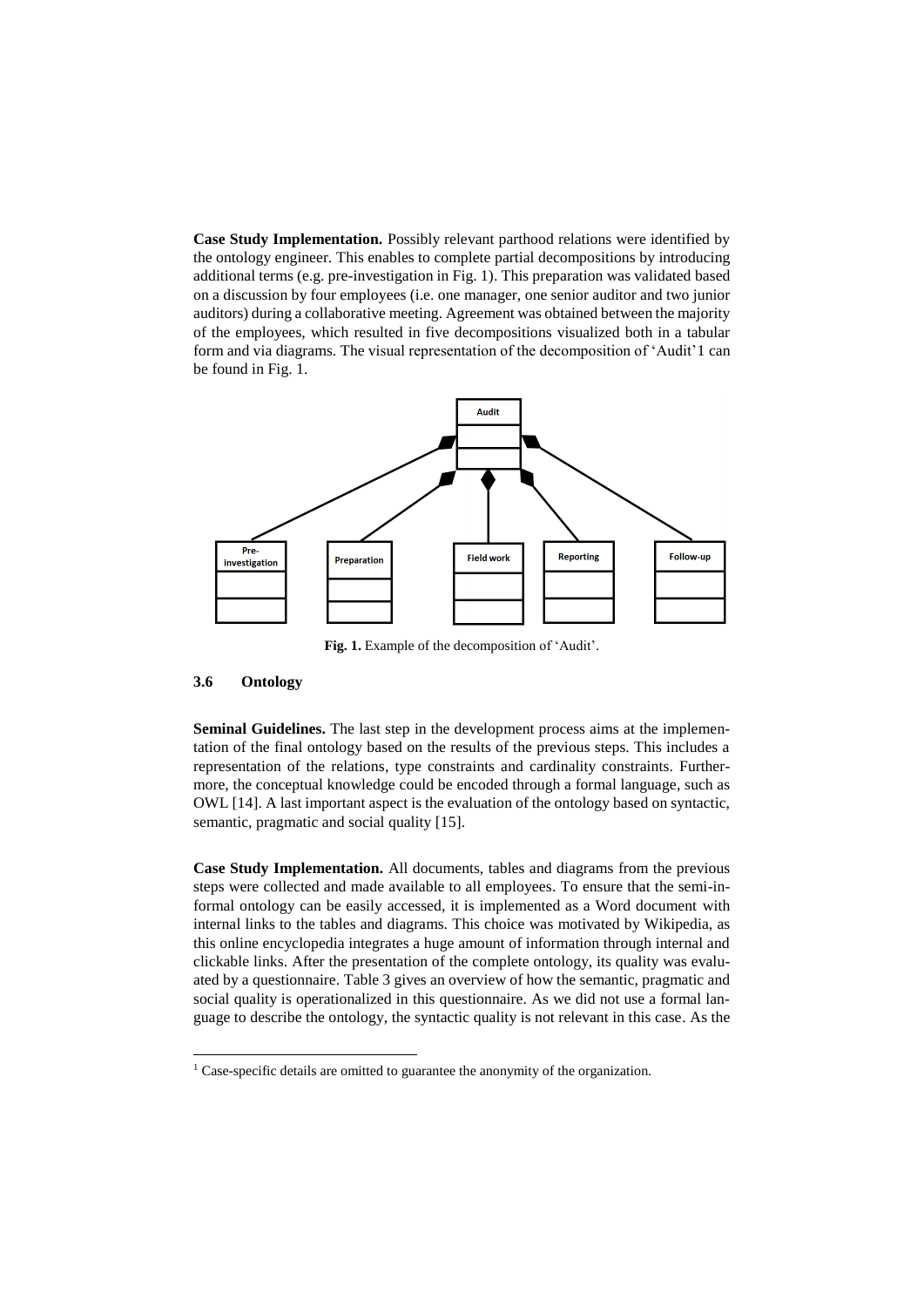original questionnaire [16] was used for the evaluation of conceptual models, the items were rephrased to the use of an ontology. Each item was measured on a 7-point Likert scale with response options ranging from strongly disagree to strongly agree. Additionally, the domain experts were given the opportunity to give qualitative feedback about the quality of the ontology.

| <b>Quality dimension</b> | <b>Operationalization</b>                         |  |
|--------------------------|---------------------------------------------------|--|
| <b>Semantic quality</b>  | - Check for inconsistencies by domain experts [1] |  |
|                          | - Perceived semantic quality [16]                 |  |
| <b>Pragmatic quality</b> | - Perceived ease of understanding [16]            |  |
| Social quality           | - Perceived usefulness [16]                       |  |
|                          | - User Satisfaction [16]                          |  |

**Table 3. Operationalization of the quality of the ontology**

The questionnaire was completed by 22 employees, including two managers, three senior auditors, 16 junior auditors and one audit support officer. With respect to semantic quality, the check of the ontology by the domain experts did not reveal any inconsistencies in the presented models. This qualitative evaluation is supplemented by a median score of 5.75 for the perceived semantic quality [16]. This shows that the respondents tend to agree with the items underlying the construct. A similar conclusion can be drawn with respect to the perceived ease of understanding, which has a median score of 5.5. Social quality was measured by both perceived usefulness and user satisfaction with respective median scores of 5 and 5.25. This shows a slight agreement with the items. Twelve respondents also provided qualitative feedback, of which ten reactions primarily concern positive sentiments with respect to the usefulness of the ontology to improve the internal communication. The negative reactions question the motivation for the development of the ontology and the use of structural terms.

## **4 Conclusion & Future Research**

This research investigated *how the UPON Lite development process can be reproduced in an actual business context*. The case study analysis shows that the main guidelines, as proposed by de Nicola and Missikoff [1], are applicable in the case study context. The success of the application is also supported by the positive evaluation of the semiinformal ontology by the domain experts. However, the seminal work could be extended by more detailed guidelines about keeping the scope of the development steps manageable (see Sect. 3.1 and 3.2), the use of visual diagrams to represent results (see Sect.  $3.3 - 3.5$ ), alternative forms of the implementation of the ontology (see Sect. 3.6) and an operationalization of the evaluation (see Table 3). Besides this, a further specification of the role of the ontology engineer in the development process is needed. Although the seminal work claims that its role should be reduced to the implementation of the final ontology (i.e. step 6), the case study learnt that the ontology engineer is also indispensable to prepare and take ownership of the other steps in the development process. To improve the generalizability of these findings, future work is needed to show their applicability by executing other case studies in private and public organizations.